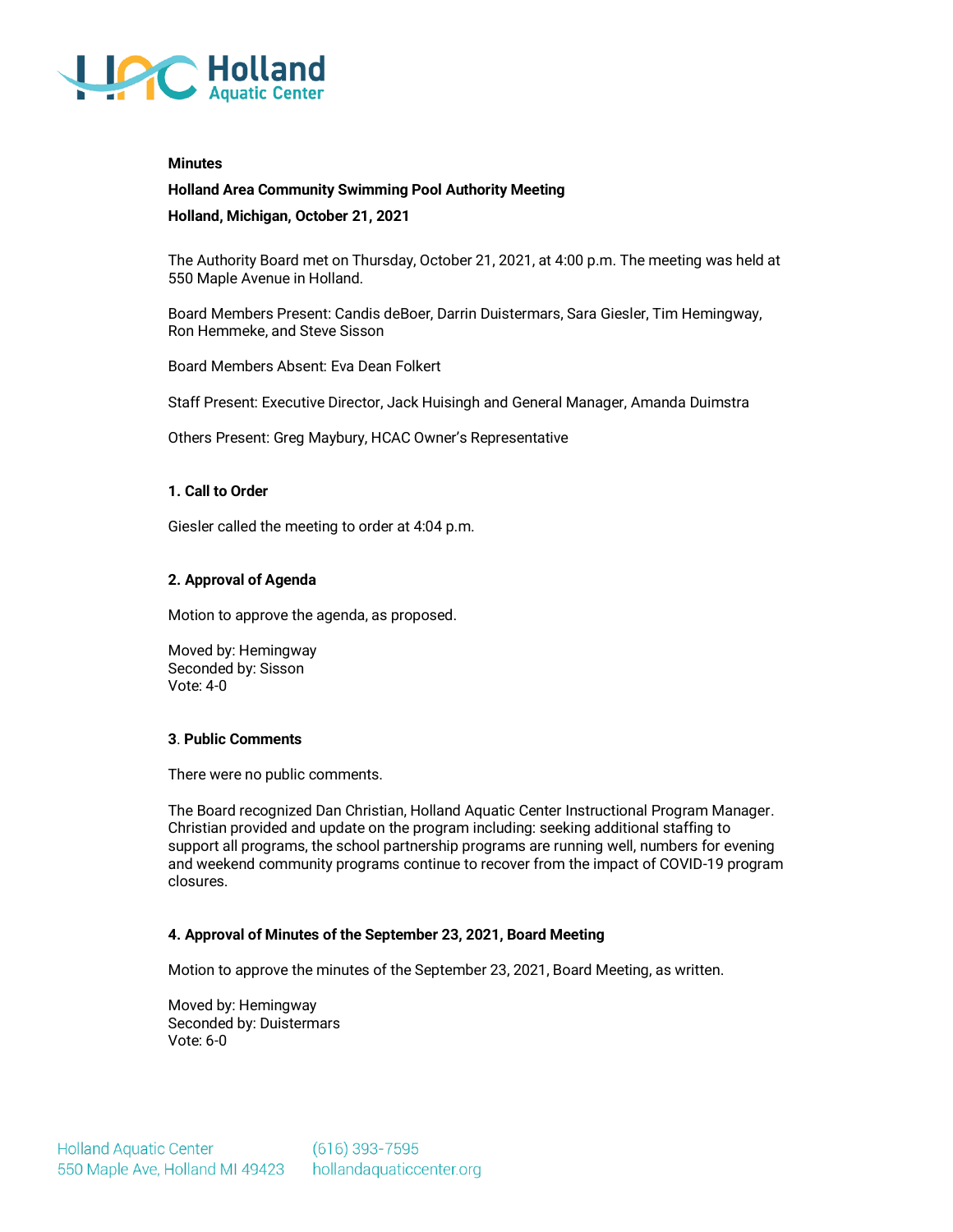

### **5. Next Gen Project Status**

Maybury provided the Board with a construction status update including:

- a) The construction team is on track for a late-January opening for the facility expansion.
- b) The project is within the Board-approved budget of \$28.715M
- c) Interphase has provided a plan for the admin office renovation, which will be supported by \$75K donation from Haworth, with at \$75K donation match.

### **6. HCAC Foundation Report**

Huisingh provided the Board with an update of HCACF activities:

- a) Naming authorizations there were no new naming proposals.
- b) Pledges and donations to date total approximately \$2.3M and the Foundation continues to provide tours and seek additional community support toward the total goal of \$3M.
- c) The Foundation is planning for a donor wall that will be installed in August of 2022 and located in the main lobby.
- d) The Foundation continues to evaluate opportunities to provide artwork throughout the facility.

## **7. HACSPA Committee Reports**

a) **Executive Committee** – Giesler reported for the Executive Committee

i) The Executive Director received an excellent performance review including the following achievements: completed lease with Mary Free Bed, positive employee retention throughout COVID-19 shut down, another year of exceeding the business plan to provide contributions to the fund balance, construction project is on time and within budget, and the rebranding project is complete.

- ii)Work sessions for the Board are being planned and a Board Book is being developed with the help of the Lakeshore Non-Profit Alliance.
- b) **Finance Committee** Hemingway reported for the Finance Committee i) Motion to approve PCCO9 including an additional \$416,403 to achieve project goals, while maintaining the current bond approved at \$28.715M

Moved by: Hemingway